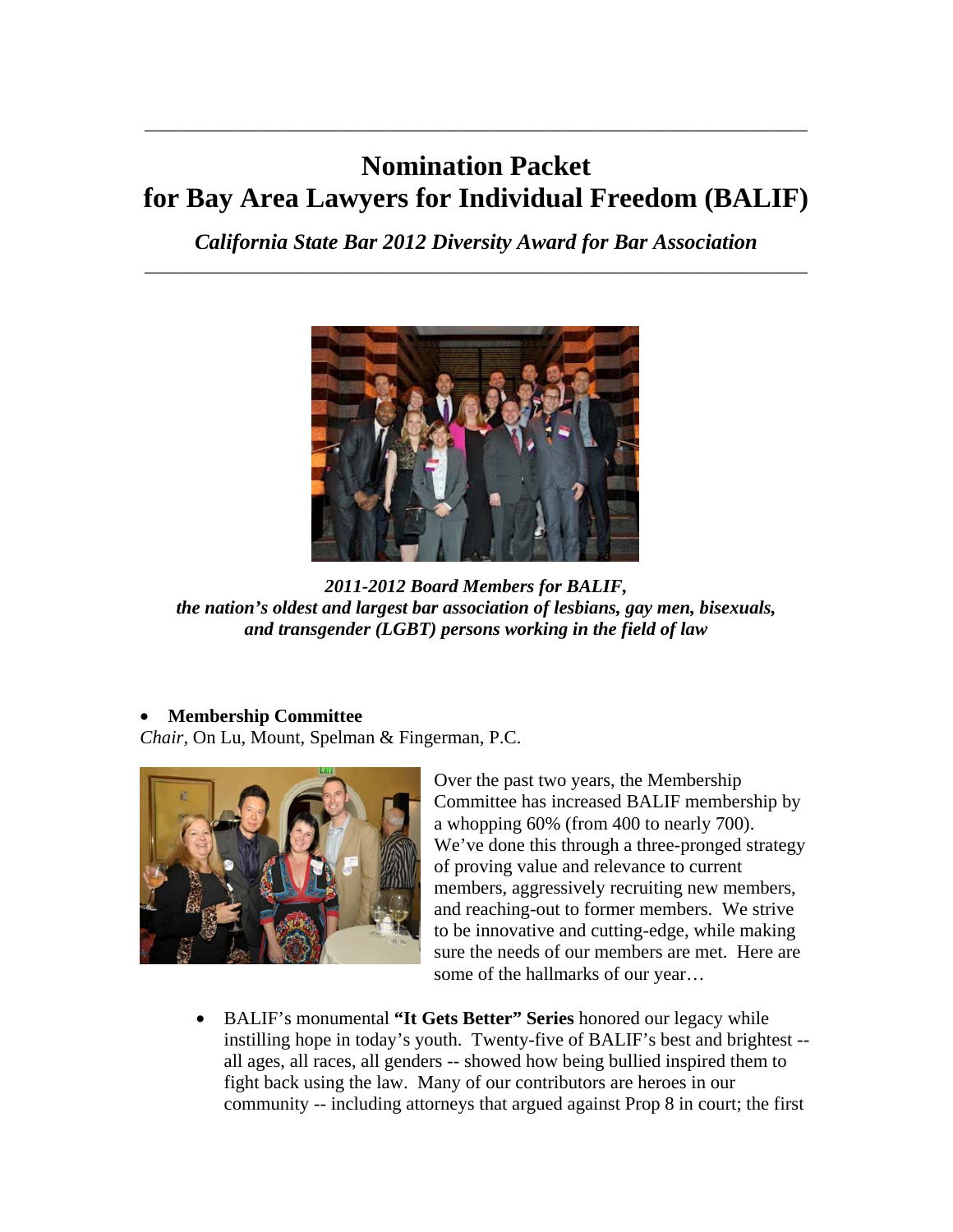lesbian judge in the country; and the first transgender judge in the country. We affirmed not only that "it gets better" but also reinforced what BALIF members are doing to MAKE IT BETTER.

• We paired-up with SF's gay doctors to host the **Mid-Autumn Salon** for an evening of dynamic dialogue and intellectual discourse. We took our inspiration from Gertrude Stein and Alice Toklas' home in Paris circa 1934 – an elegant space populated by distinguished ladies and gentlemen discussing the issues of the day.



- In the spirit of the daring and uncharted, we introduced our **"Laughter" -- The Other L Word: A Women of BALIF Comedy Extravaganza**. It's a laugh-out-loud event for the fabulous femme fatale of BALIF. We've got the Punch Line Comedy Club all to ourselves, and we're featuring a trio of lesbian, transgender, and gay comedians, a welcome reception, and a Q&A session with the comedians.
- The legal job market is still rough. We extended the **BALIF Stimulus Package** to provide free membership to our non-working attorneys. We also created an internal job site to post hundreds of insider job opportunities for our members. And to help BALIF members attract more business, we created the online **BALIF Referral Directory** that enables the public to search for LGBT lawyers.



Over the course of BALIF's 32–year history, our distinguished membership has numbered in the thousands, and has included nearly every LGBT attorney, judge, in-house counsel, and law student in the San Francisco Bay Area. BALIF is proud to be the nation's oldest, largest, and most influential LGBT bar association.

#### **Annual Gala Committee**

*Co-Chair,* Jamie Dupree, Futterman Dupree Dodd Croley Maier LLP *Co-Chair,* Laura Maechtlen, Seyfarth Shaw *Co-Chair,* John Robert Unruh, Swords to Plowshares

One of BALIF's major undertakings each year is its annual gala, which is an annual celebration for our

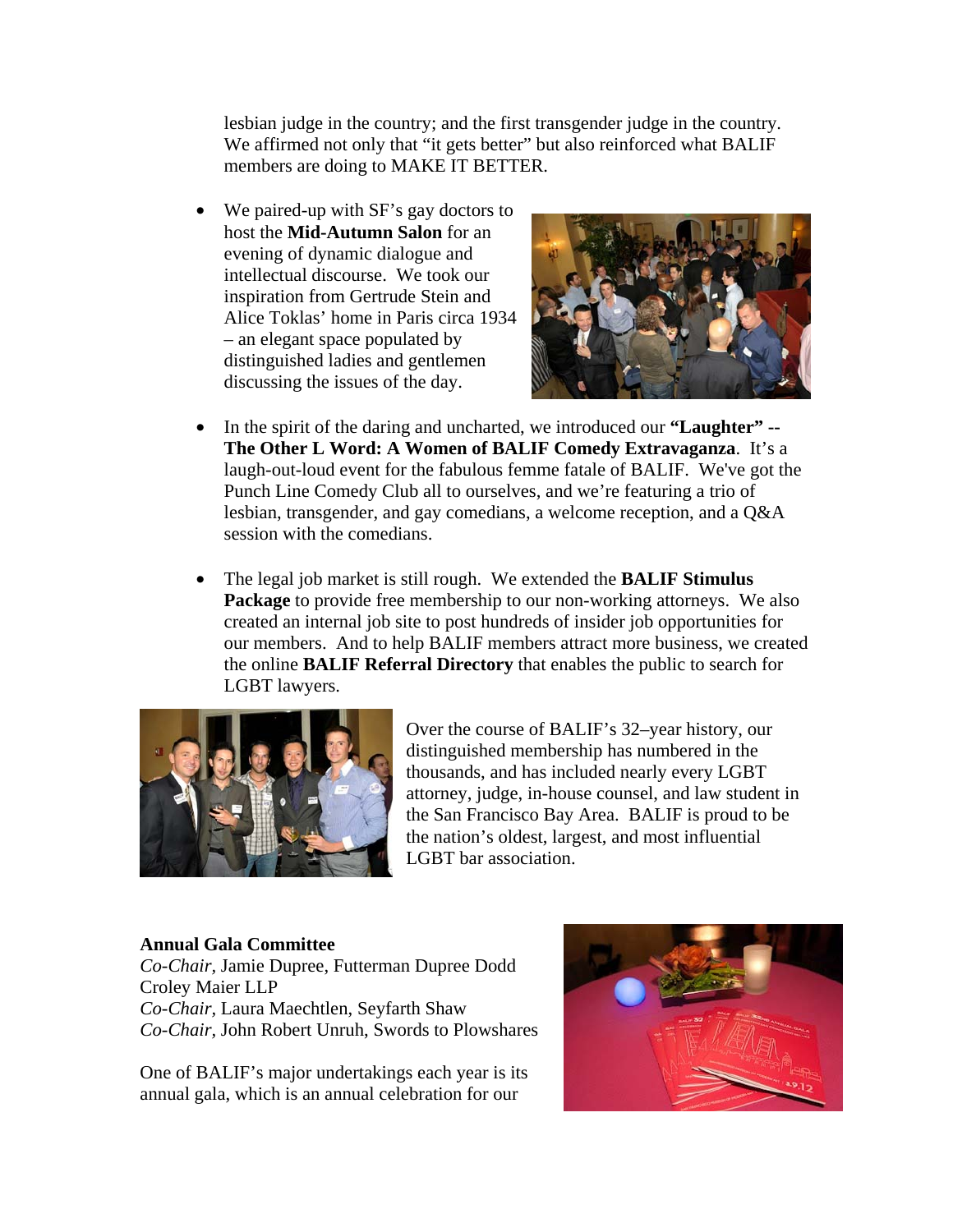members and a coming together of LGBT legal professionals and our allies. It is a time to reflect on the accomplishments of our community during the past year and an opportunity for us to look forward to the challenges ahead. We also encourage members of other minority bar associations to attend by offering complimentary tickets to foster our shared interest in promoting diversity within our profession and advancing equality for all within society.

On March 9, 2012, BALIF held its 32nd Annual Gala at San Francisco Museum of Modern Art, which was attended by 700 attorneys, law students, legal professionals, judges and community leaders. The theme this year was "Celebrating San Francisco Values," where, BALIF celebrated the many tenants of how our community defines "values" both in our city, and in our profession. We celebrated diversity, community, leadership, inclusion, equality,



professionalism, pride, courage, mentorship, and many others.



Every year at our Gala, BALIF hands out multiple awards to deserving lawyers, law students, and other community leaders to raise awareness on certain issues and to give thanks to those individuals who have made great strides towards promoting the interests of our community. This year BALIF honored the Transgender Law Center with the BALIF Community Service Award for the organization's tremendous work representing

Ashley Yang in a discrimination lawsuit against the United States Transportation Security Administration, which resulted in transgender sensitivity training for TSA agents. BALIF also celebrated Morrison & Foerster LLP and Lambda Legal, counsel for Karen Golinski, who challenged the so-called Defense Of Marriage Act when it was used to deny spousal health benefits by her employer, the U.S. Ninth Circuit Court of Appeals in San Francisco. Berkeley Law's Queer Caucas won the Law Student Association of the Year award for its ongoing efforts to support LGBT students, staff and issues at the law school.



**Judiciary Committee**  *Chair,* Susan Bluer, Bluer & Bluer, LLP

When BALIF was founded over 30-years ago, its primary goal was to add LGBT judges to the bench. BALIF has proven effect at doing just this, especially in San Francisco. Two recently retired judges, Mary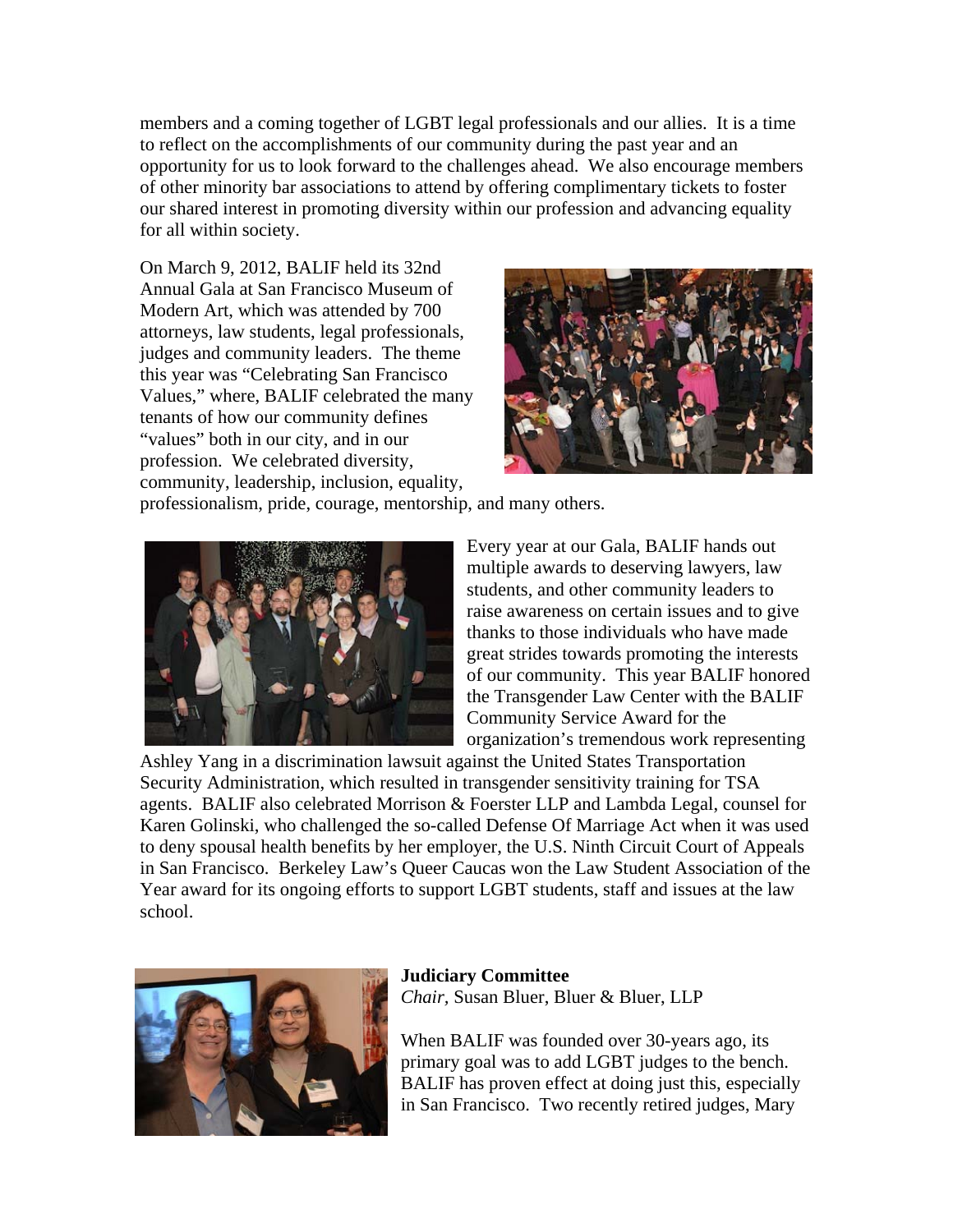Morgan and Donna Hitchens were founding members of BALIF, and BALIF has over the years helped to recruit and elect several other judges -- including Victoria Kolakowski, Kevin McCarthy and Linda Colfax. Each year, the Judiciary Committee reviews the applications of potential judicial nominees to all courts in the Bay Area and manages BALIF's Plebiscite process for the endorsement of judicial candidates and applicants, as

well as candidates for District Attorney, Public Defender, and City Attorney. Together with the California LGBT Judicial Alliance, BALIF plays an important role in monitoring the Governor's appointment process to make sure that qualified LGBT attorneys and judges are considered for judicial openings. BALIF also advocates on related issues such as judicial appointments, secretary appointments, and key legislation, such as Senate Bill 182



(which added sexual orientation and gender identity to the listed items for judicial applicants and judges to self-disclose). In the 2011-2012 year, the Judiciary Committee conducted a Plebiscite for each of the key judicial races in San Francisco and Alameda Counties (including, most notably, San Francisco District Attorney). In addition, BALIF has lobbied Governor Brown to support not only more appointments of LGBTs in his administration, but also to craft legislation that includes sexual orientation as a recognized category for tracking "diversity" on the bench.

### **Law Student Committee**

*Co-Chair,* Paloma Wu, University of San Francisco School of Law *Co-Chair,* Stan Sarkisov, University of San Francisco School of Law



The BALIF Law Student Committee began the term this past year fundraising for scholarships to support student attendees of Lavender Law 2011, the National LGBT Bar's Annual Conference and Career Fair. Through generous donations from individual BALIF members and corporate law firms, BALIF provided partial scholarships (covering registration and travel costs) to ten law students representing six Bay Area law schools. The Committee organized a well-attended meeting for all Bay Area law students interested in

attending the conference, at which BALIF board members presented networking and conference etiquette advice. To further support scholarship recipients, the Committee worked with BALIF board members to provide written materials to recipients regarding conference networking skills. BALIF board members also met with scholarship recipients at the conference to provide feedback and support. In the fall, the Committee worked with the BALIF Young Lawyer's Committee to present a career and resume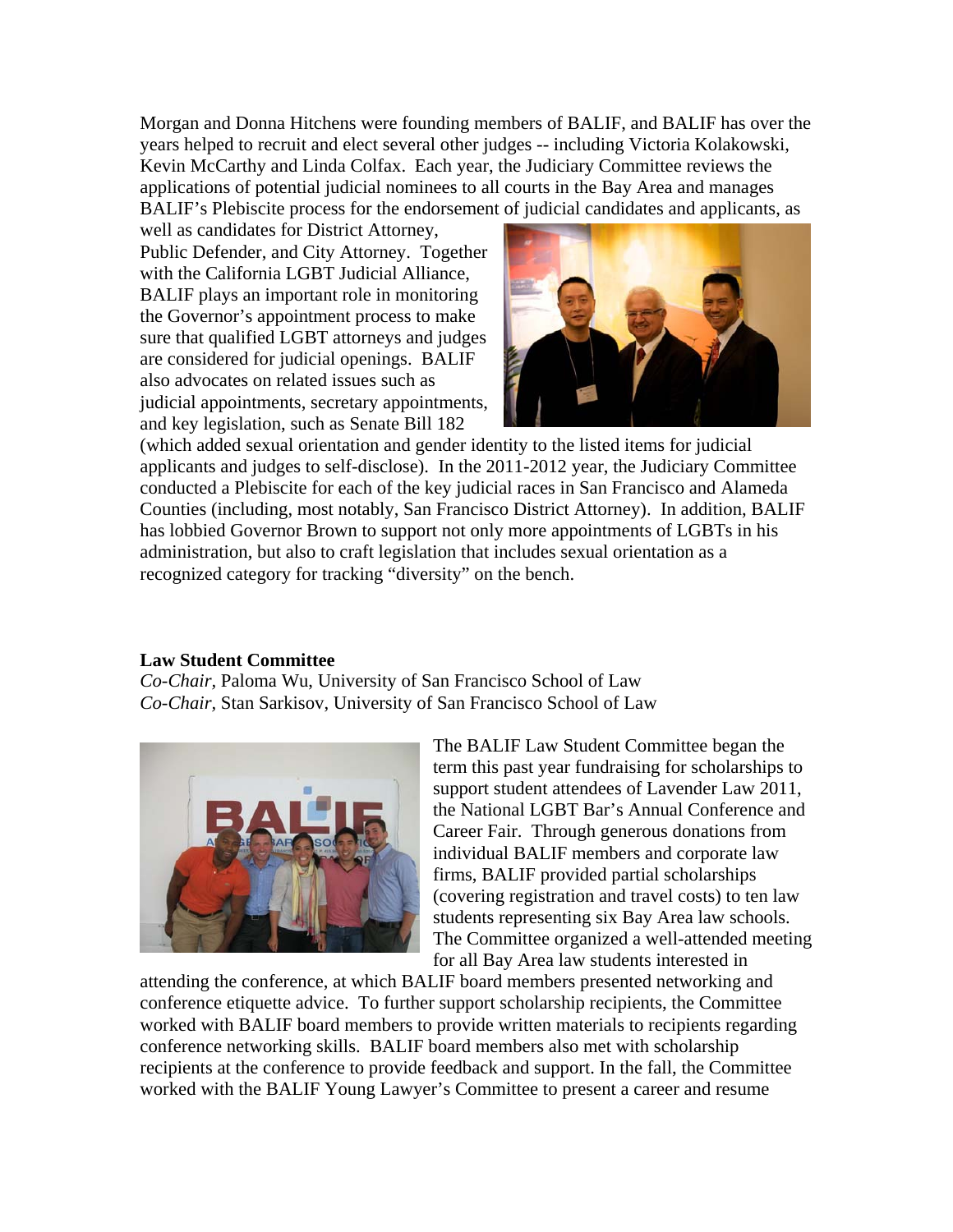workshop. This winter, the Committee organized a general law student mixer at Rebel that was attended by over 70 students. The Committee helped to recruit law student volunteers for the Annual Gala, and we look forward to organizing another spring mixer event. The Committee is thrilled to have worked with the LGBTQ student groups of the Bay Area's eight law schools and with the BALIF Membership Committee to meet our goal of significantly increasing BALIF's overall law student membership base and law student member participation.



## **MCLE and California Conference of California Bar Associations Committees**  *Chair*, Cara Sherman, Ongaro Burtt & Louderback



The MCLE Committee brings BALIF members free MCLEs on topics directly relevant to both LGBT issues and the practice of law generally. For example, in the last year, BALIF sponsored an MCLE on prenuptial agreements that was informative for members of the community and particularly useful for family law practitioners who have same-sex couples as clients. Just in time for the January MCLE deadline, BALIF cosponsored an ethics MCLE on the ethical and

practical implications of outsourcing legal work, which offered BALIF members an opportunity to mingle with several local in-house counsels. To kick off 2012, the MCLE Committee is putting on a women-focused panel about career transitions in an effort to connect the Women of BALIF and allow that slice of its membership the opportunity to network and learn how to take charge of their careers.

BALIF's contingency at the California Conference of Bar Associations is an important one because we ensure visibility of the LGBT legal community at the statewide level, and consistently bring LGBT issues before the Conference. In 2011, all of BALIF's

resolutions were passed by the Conference, and we co-hosted a reception for Assemblyman Tom Ammiano with LGLA, Lesbian & Gay Lawyers Association of Los Angeles. For the 2012 Conference, BALIF sponsored four resolutions, including two resolutions to ensure that transgender people in jails and prisons receive appropriate medical treatment, and by so doing, ensure that rights of transgender prisoners remain part of the statewide legal dialogue.

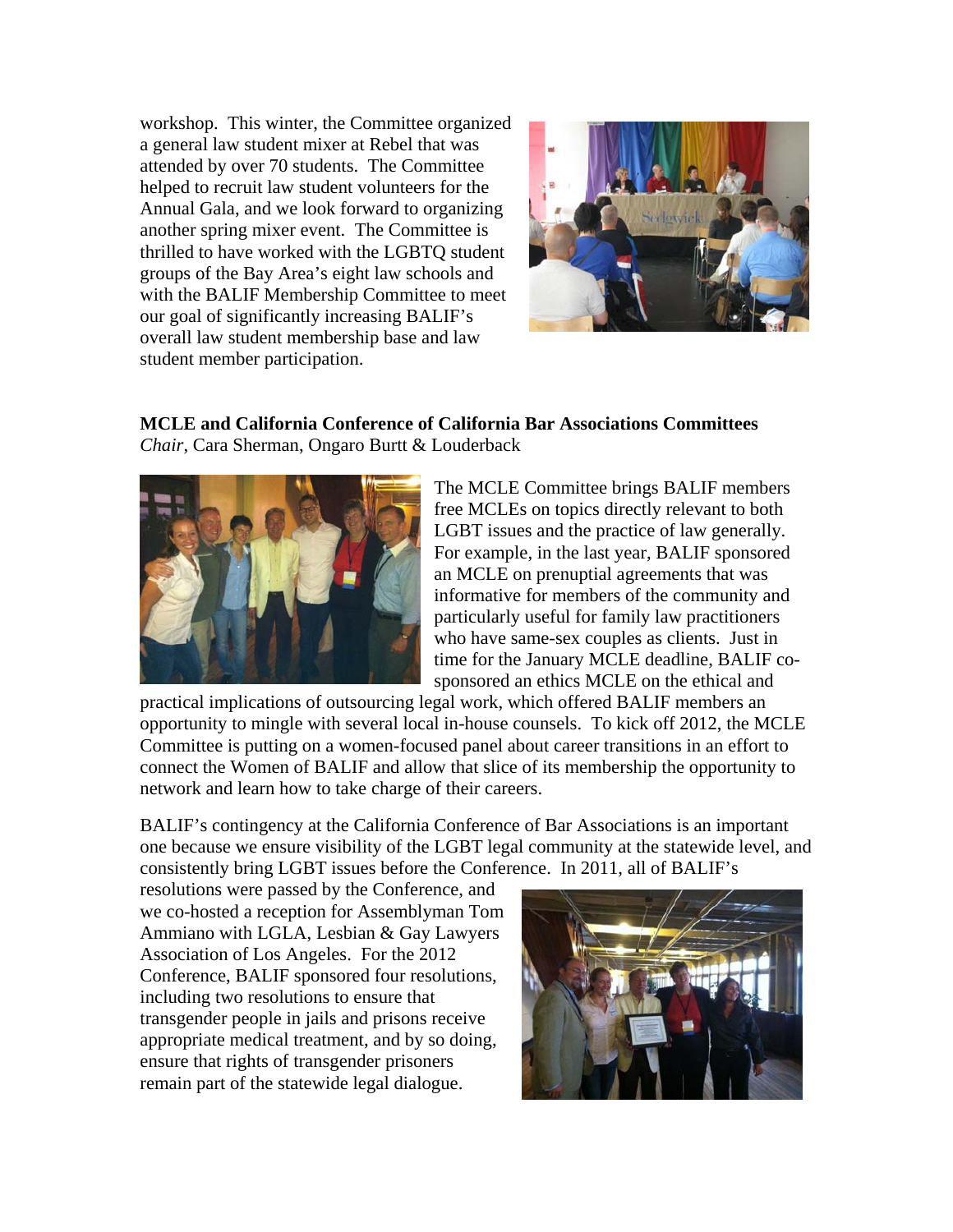#### **Outreach/Current Events Committee**

*Co-Chair,* Spencer Jones, O'Melveny & Myers LLP *Co-Chair,* Michael Wolchansky, Swords to Plowshares



The Outreach Committee plans events, hosts volunteer activities, publicizes and responds as necessary to current events related to LGBT legal issues, coordinates and liaises with the many other LGBT organizations and minority bar groups in the Bay Area, and otherwise works to keep BALIF present and connected with the community. This past year, for example, Outreach organized BALIF's participation in the

San Francisco Pride Parade (for the first time in recent memory), along with Grand Marshall Judge Victoria Kolakowski of the Alameda County Superior Court — the first

openly transgender trial court judge in the country. More recently, Outreach facilitated BALIF members' participation in several "Day of Decision" rallies and events coinciding with the Ninth Circuit releasing its exciting and historic decision relating to the unconstitutionality of Prop 8. The Committee also facilitated BALIF's recent new efforts to co-sponsor and fund law student fellowships with ally organizations. Specifically these scholarships included the following this past year:



#### • *BASF / BALIF Diverse Voices Scholarship (\$2500)*

-- Recipient: Sterling Johnson, UC Hastings '12

-- Description: The Diverse Voices Scholarship is awarded to a diverse law student with financial need who has demonstrated a commitment to public service. Sterling used the scholarship to spend a summer working as a legal clerk at the San Francisco AIDS Housing Alliance, where he was involved with drafting proposed legislation for the Board of Supervisors that would create expanded job opportunities for people with disabilities.

#### • *BALIF / APABA-SV Law Student Achievement Scholarship (\$1500/each)*

-- Recipients: Chris Chou, Stanford '12, and Tuan Ngo, UC-Hastings '13 -- Description: These two scholarships recognize law students who have demonstrated leadership and service to the Asian Pacific American and LGBT communities, overcome personal hardships or challenges, and have shown excellence and achievement in law school. Chris had worked on housing equity issues at Public Advocates and used his scholarship to work with the Land Use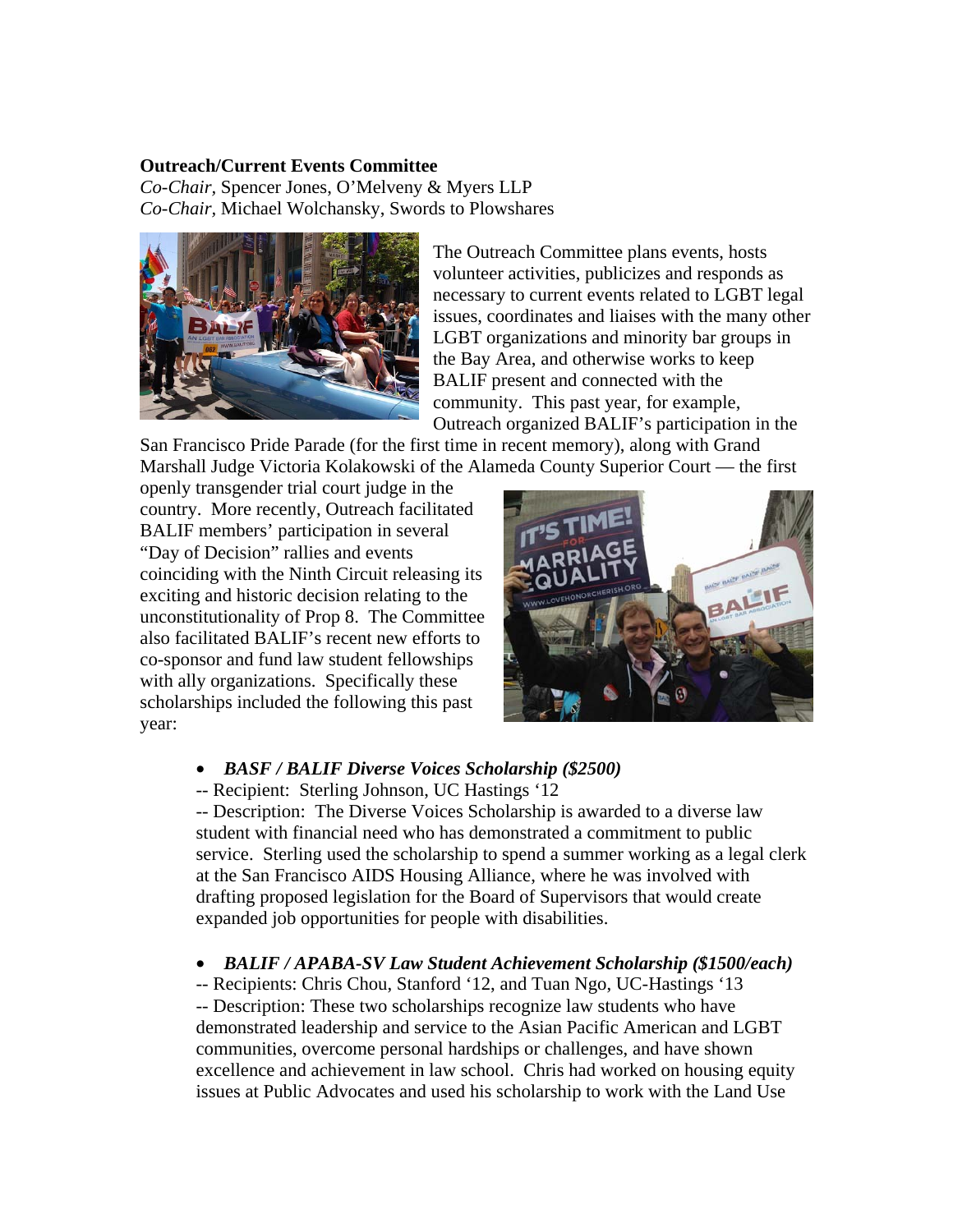team at the San Francisco Office of the City Attorney. Tuan used his scholarship to help fund a summer at the Greenlining Institute, where he authored a report titled "Corporate American Untaxed" looking at tax reforms.

## • *VABANC / BALIF Summer Fellowship (\$3000)*

-- Recipient: Darrick Ing, GGU School of Law '12

-- Description: Darrick was awarded the VABANC / BALIF Summer Fellowship to work as a legal clerk for API Legal Outreach in San Francisco. Darrick's work focused on providing direct services and advocacy to victims of domestic abuse, with a focus on the Vietnamese and LGBT communities.

### • *BALIF / La Raza Public Interest Law Fellowship (\$4000)*

-- Recipient: Esmeralda Santos, UC-Hastings '13

-- Description: This fellowship will support Esmerelda's work at the Legal Aid Society Employment Law Center during the summer of 2012, where she will focus her work on the Gender Equality and LBGT Rights Program, a program whose objective is the eradication of gender and LGBT discrimination, and to protect Latinas from domestic violence and sexual assault.

## **Pride Law Fund Committee**

*Chair,* Michael Wolchansky, Swords to Plowshares

BALIF maintains a strong and active relationship with the Pride Law Fund (PLF), which



promotes the legal rights of the LGBT community, and people living with HIV and AIDS, by funding legal services and projects and by sponsoring education and outreach. PLF has assisted innovative academic programs, supported the development and distribution of legal and educational materials, and financed independent and documentary film projects to educate the public. Now in its thirty-second year, PLF is a  $501(c)(3)$  tax-exempt, non-profit,

charitable organization. New this year, BALIF is sponsoring a \$2,000 "matching grant" for Pride Law Fund to fund a designated summer BALIF/PLF Summer Fellowship.

# **Social Committee**

*Chair,* Lilah Stuphen

During the past year, BALIF's Social Committee has continued to foster connections within the LGBT legal community by way of our monthly Happy Hour and various other social events. The ubiquitous Happy Hour is hosted in various

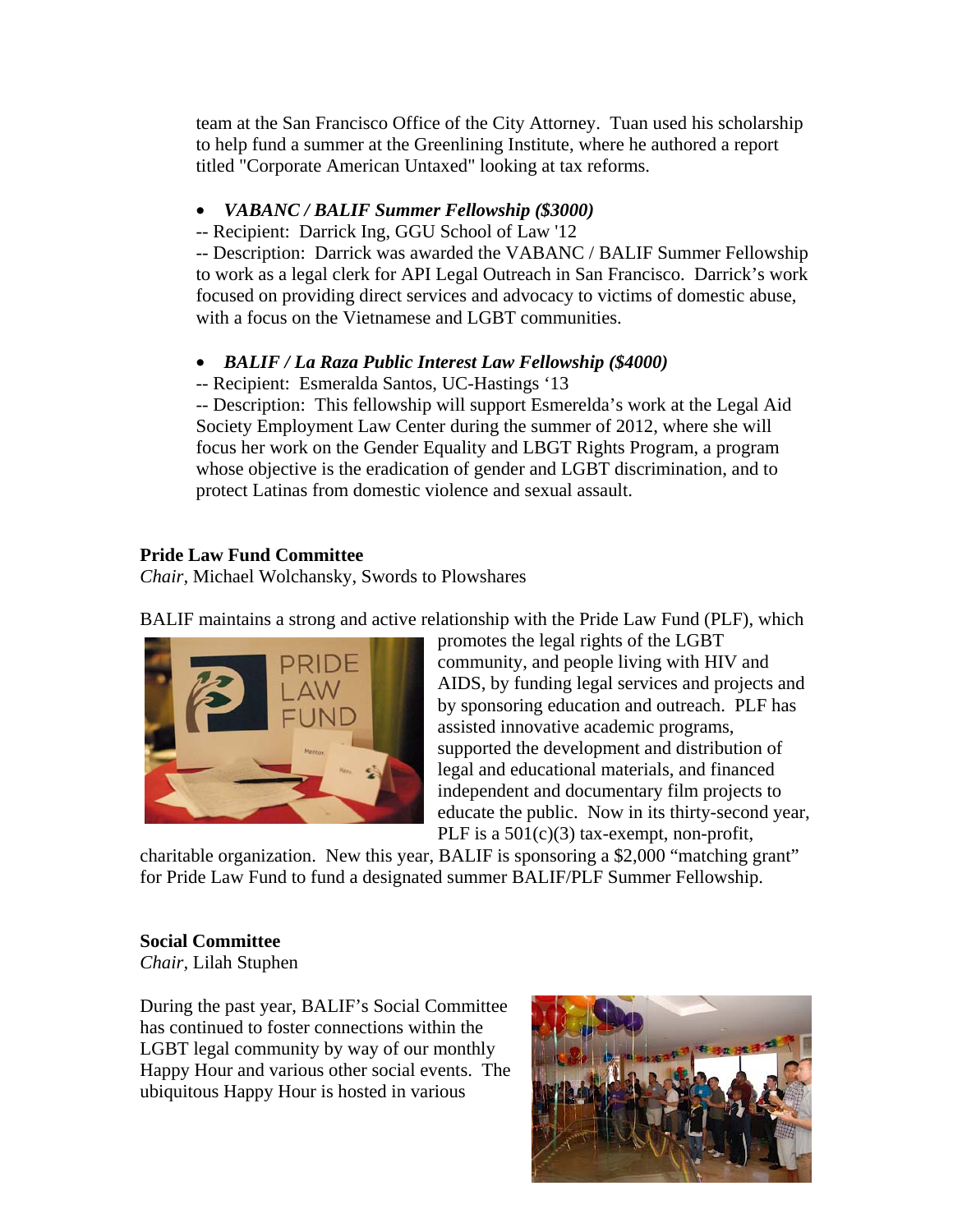locations to provide ease of access to all BALIF members and guests, including law students, judges, attorneys, and other legal professionals. In the past few months, the Social Committee hosted a Giants game for BALIF members and the annual Holiday Party at the beautiful Carnelian by the Bay. We also co-hosted our annual breakfast with Jones Day prior to the Pride Parade and BALIF's march with Grand Marshall Judge Victoria Kolakowski. The Social Committee has some exciting, new events in the pipeline to look forward to, including an ice cream social at Fenton's Ice Cream in Oakland.



In 2012–13, Social plans to orchestrate some added events designed to attract BALIF's female members and guests. These may include women's college basketball games, a woman-focused Happy Hour, or a night with an inspirational female speaker. Next year's gatherings will follow the lead of all BALIF events with our overarching focus to build membership as we strengthen the ties between

current BALIF members and our shared views of equality.

# **Young Lawyers & Students Committee**

*Chair,* Dennis Raglin, Sedgwick LLP

BALIF's "Connections" mentoring program began in 2009 with the simple goal of helping young LGBT lawyers and law students find more senior lawyers in our community who could lend an ear or give some advice. We are a talented and vibrant community and we should help those who come after us. The program has grown in its two years to include 51 students or lawyers expressing interest in finding mentors this year. The program currently has 35 active pairings of mentors and mentees and has proven so popular that BALIF has had to establish a "waitlist".



BALIF's mentoring program is unique for two reasons. First, the program is not just a "firstcome-first-served" process of assigning people at random. This means that, at the beginning of the year, solicitations are made to the membership for both mentors and mentees, and unique, specific questionnaires are completed by those interested based on whether the member wishes to mentor or be a mentee. Then, the "pairing" process occurs. Although not an exact science, the mentoring pair

process takes into account a mentee's ultimate goal, i.e., the type of work he or she wants to do (private practice or government or in-house counsel or non-profit work.) The process also looks at the personal nature of the candidate, i.e., what are his or her interests and geographic location in the Bay Area? From these markers, we try to pair a mentor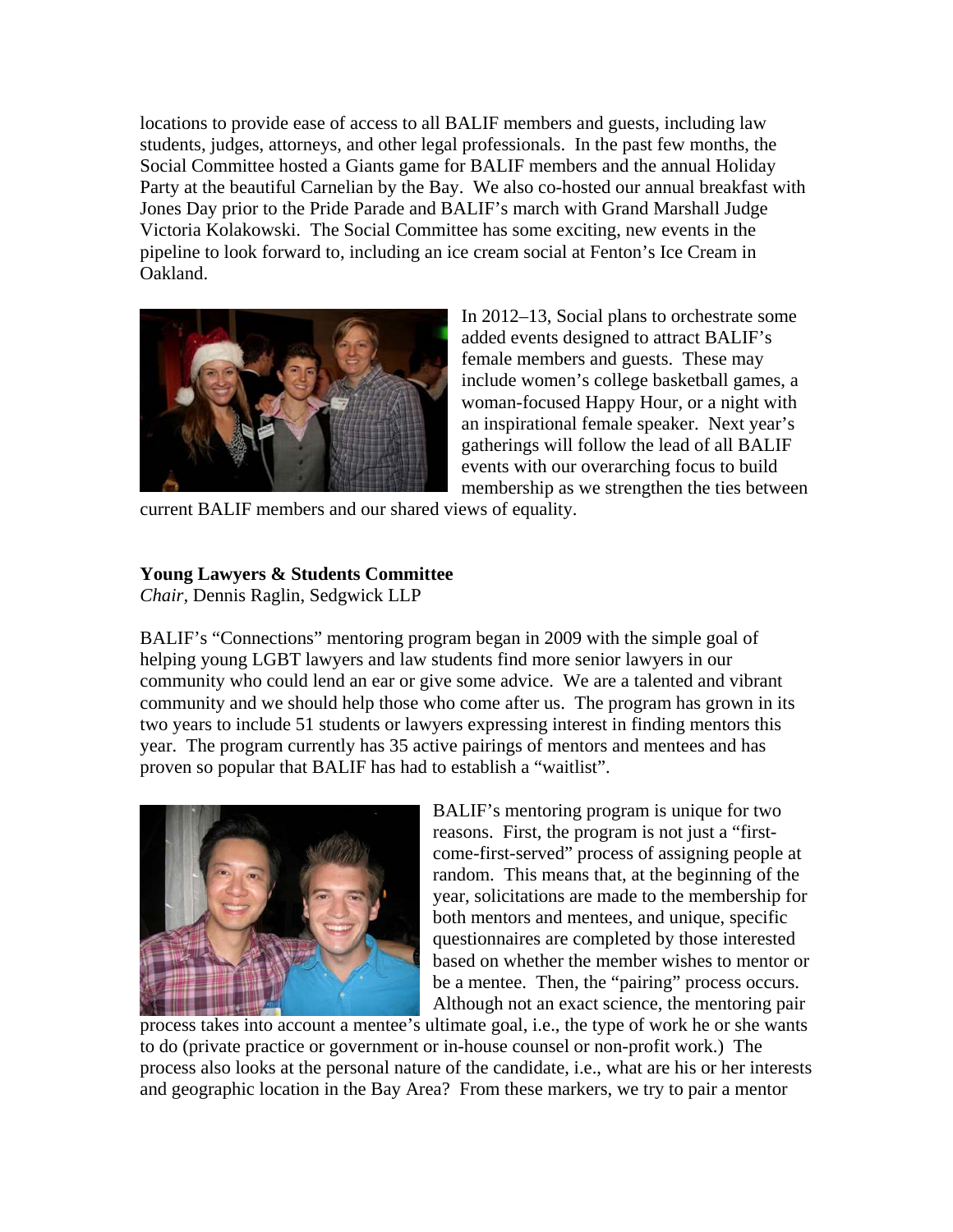that is a closer fit than just a random assignment, and with the hopes that there might be something in common between mentee and mentor which always helps a relationship along.



The second difference in "Connections" is the active involvement of the coordinator. The program is run by BALIF's Young Lawyer and Students Committee chairperson. He takes it upon himself, after pairings are made, to do regular "check ins" with both the mentees and the mentors. These check ins serve a couple of purposes. First, it allows the coordinator to trouble shoot and make sure pairs are working or, if necessary, make new matches or remove those uninterested or not

participating. Second, and more importantly, it allows the sharing of information, particularly from mentors on how to address challenges in mentoring and be more effective at helping the mentees. Examples include how to maximize mentoring when the mentor and mentee are not in the same county, or how to provide general career advice when a mentee is unsure of what he or she wishes to do long-term. The coordinator collects information from these check ins and then shares it with all mentors

or poses specific questions for the mentors in dealing with their mentees. The goal at the end of a one-year pairing in "Connections" is "Can you (the mentor) point to something concrete that you've helped your mentee accomplish this year?"

In addition to the check ins, "Connections" suggests that mentors and mentees meet at least one a month in person if possible, but at least frequent e-mail contact as a fall back. Frequent communication is the key to success in a mentoring situation. In addition, BALIF hosts two events – one in the fall and one in the winter where the mentors and mentees are invited to meet in person and discuss



certain topics. The last event, held in February 2012, brought close to 40 people – some who were not in mentoring but wanted to learn more. The topic that evening was a plan



for 2012. Mentors and mentees were asked to discuss the mentees goals and objectives for the coming year and the mentor was to provide some ideas and strategies to assist meeting those goals.

"Connections" works. The feedback from both past and current members has been very positive. From this mentoring program, BALIF is pleased to say we have numerous examples of mentees secured externships and interviews, creating